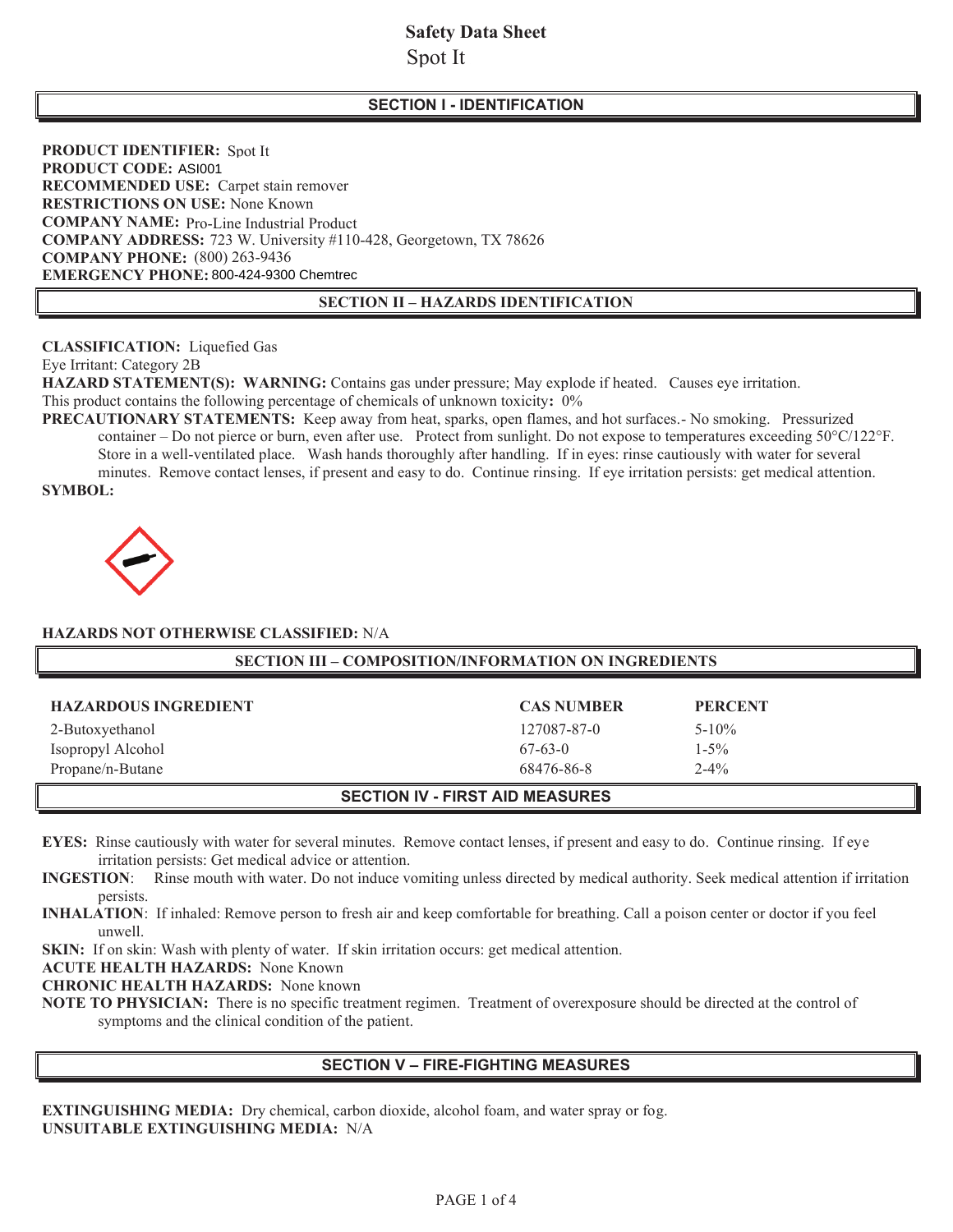## **Safety Data Sheet**

Spot It

**SPECIAL FIRE FIGHTING PROCEDURES:** Wear NIOSH approved Self Contained Breathing Apparatus with a full face piece operated in a positive pressure demand mode with full body protective clothing when fighting fires. Use water spray only to cool exposed containers.

**UNUSUAL FIRE AND EXPLOSION HAZARDS:** Keep away from sparks, open flames, and hot surfaces. No smoking. Do not spray on an open flame or other ignition source.

**HAZARDOUS COMBUSTION PRODUCTS:** Oxides of carbon

### **SECTION VI – ACCIDENTAL RELEASE MEASURES**

**PERSONAL PROTECTIVE EQUIPMENT:** Refer to section VIII for proper Personal Protective Equipment.

**SPILL:** Use non-combustible material like vermiculite, sand or earth on spill sweep to clean. Dispose in accordance with local, state and federal laws. Small releases may be wiped up with wiping material.

**WASTE DISPOSAL:** Dispose of contents in accordance with federal, state, and local regulations. Do not dump in sewers. Wrap container and place in trash collection, do not puncture, incinerate, or reuse container.

**RCRA STATUS:** Not listed as hazardous waste under RCRA, however product should be fully characterized prior to disposal (40 CFR 261).

## **SECTION VII – HANDLING AND STORAGE**

**HANDLING AND STORAGE:** Pressurized container: Do not pierce or burn, even after use. Protect from sunlight. Store in a well ventilated place. Do not expose to temperatures exceeding 50°C/122°F.

**OTHER PRECAUTIONS:** None

**INCOMPATIBILITY:** Strong oxidizers, Alkalies, Acids

# **SECTION VIII – EXPOSURE CONTROLS/PERSONAL PROTECTION**

| <b>HAZARDOUS INGREDIENT</b> | <b>OSHA PEL</b> | <b>ACGIH TLV</b> |
|-----------------------------|-----------------|------------------|
| 2-Butoxyethanol             | $50$ ppm        | $20$ ppm         |
| Isopropyl Alcohol           | $400$ ppm       | $10$ ppm         |
| Propane/n-Butane            | N/A             | $1000$ ppm       |

**ENGINEERING CONTROLS / VENTILATION:** Ambient ventilation suitable, forced ventilation should not be required **RESPIRATORY PROTECTION:** Not required with normal use. **PERSONAL PROTECTIVE EQUIPMENT:** Safety glasses **ADDITIONAL MEASURES:** Follow normal hygiene practices **EXPOSURE GUIDELINES:** N/A

## **SECTION IX - PHYSICAL AND CHEMICAL PROPERTIES**

**APPEARANCE:** White Foam **ODOR:** Neutral scent **ODOR THRESHOLD:** N/D **pH:** 9-11 **MELTING POINT/FREEZING POINT:** N/D **INITIAL BOILING POINT AND BOILING RANGE:** > 212°F (100°C) **FLASH POINT:** N/D **EVAPORATION RATE:** 0.3 Slow **FLAMMABILITY(solid/gas):** Not considered a flammable aerosol or an extremely flammable aerosol by OSHA (29CFR 1910.1200) **UPPER/LOWER FLAMMABILITY OR EXPLOSIVE LIMITS: LOWER FLAMMABILITY LIMIT:** N/D  **UPPER FLAMMABILITY LIMIT:** N/D **EXPLOSIVE LIMIT LOWER (%):** N/D  **EXPLOISVE LIMIT UPPER (%):** N/D **VAPOR PRESSURE (mm Hg):** N/D **VAPOR DENSITY (AIR=1):** N/D **RELATIVE DENSITY (H2O=1):** 0.98-1.00 **SOLUBILITY(IES):** 100% water **PARTITION COEFFICIENT: n-OCTANOL/WATER (Kow): N/D AUTOIGNITION TEMPERATURE:** N/D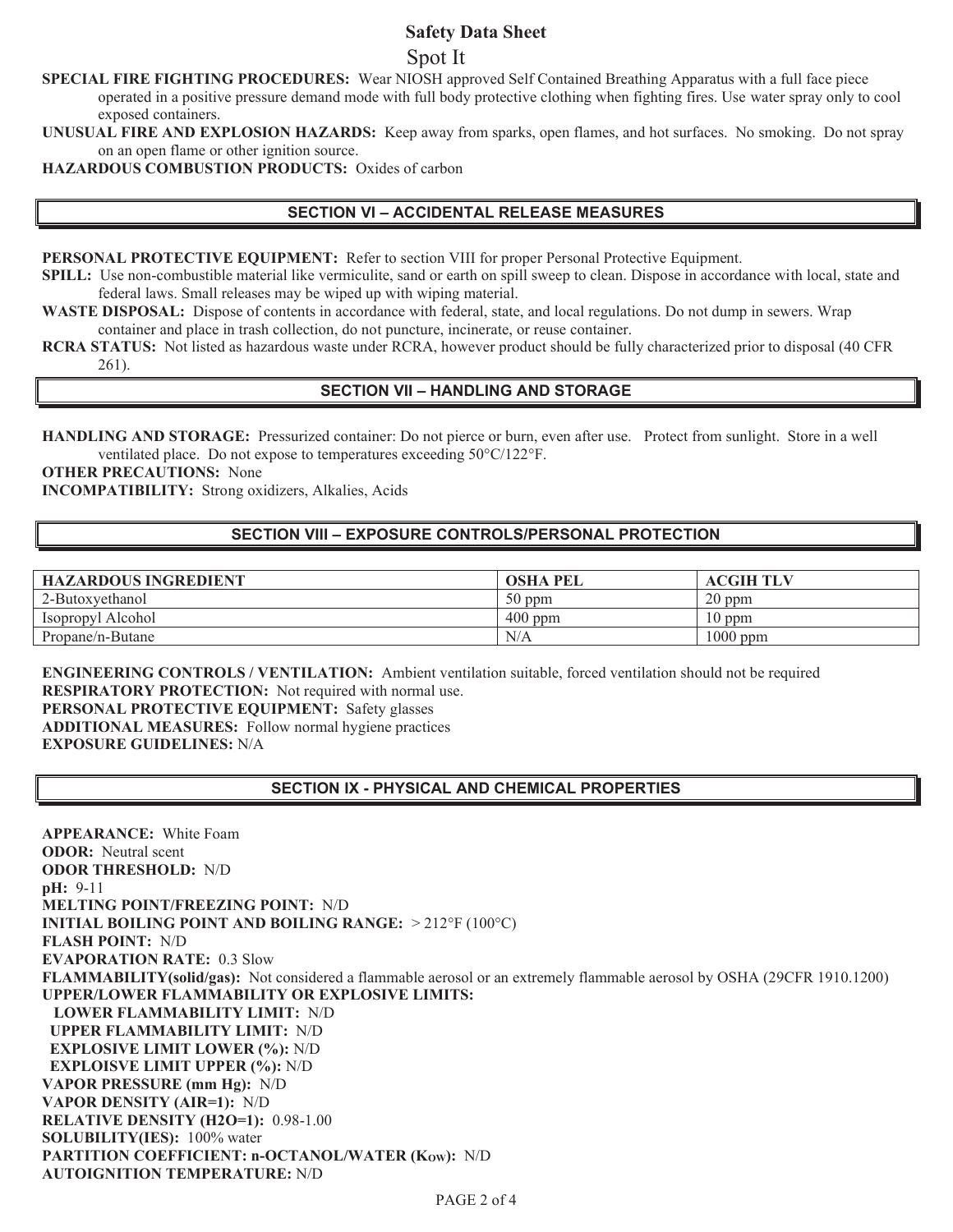# **Safety Data Sheet**  Spot It

#### **DECOMPOSITION TEMPERATURE:** N/D **VISCOSITY:** N/D

## **SECTION X – STABILITY AND REACTIVITY**

**REACTIVITY:** None Known **CHEMICAL STABILITY:** Stable **POSSIBLE HAZARDOUS REACTIONS:** None Known **CONDITIONS TO AVOID:** Extremes of hot and cold. **INCOMPATIBLE MATERIALS:** Strong oxidizers, Alkalies, Acids **HAZARDOUS DECOMPOSITION PRODUCTS:** Oxides of carbon

## **SECTION XI – TOXICOLOGICAL INFORMATION**

**TOXICOLOGICAL INFORMATION: 2-Butoxyethanol** (111-76-2) LD<sub>50</sub> (Oral, Rat) 320 mg/kg; LC<sub>50</sub> (Inhalation, Mice, 4hr) 700

ppm; LD50 (Dermal, Rabbit) 440 mg/kg **ROUTES OF ENTRY:** Eyes, Ingestion, Inhalation, Skin **EYES:** Possible irritation with repeated or prolonged contact. **INGESTION:** May cause gastrointestinal irritation, nausea. **INHALATION:** No hazards with normal use. May causes dizziness. **SKIN:** May cause mild irritation, dryness with prolonged or repeated contact. **MEDICAL CONDITION AGGRAVATED:** None known **ACUTE HEALTH HAZARDS:** None Known **CHRONIC HEALTH HAZARDS:** None known **CARCINOGENICITY: OSHA:** No **ACGIH:** No **NTP:** No **IARC:** No **OTHER:** N/A

# **SECTION XII – ECOLOGICAL INFORMATION**

**ECOTOXICITY: Butoxyethanol** (111-76-2) Toxic to aquatic life only in high concentrations, lethal concentrations not available. **PERSISTENCE AND DEGRADABILITY:** Component or components of this product are not biodegradable.

**BIOACCUMULATIVE POTENTIAL:** This product is not expected to bioaccumulate.

**MOBILITY IN SOIL:** This product is mobile in soil.

**OTHER ADVERSE EFFECTS:** None Known

# **SECTION XIII – DISPOSAL CONSIDERATIONS**

**WASTE DISPOSAL:** Dispose of contents in accordance with federal, state, and local regulations. Do not dump in sewers. Wrap container and place in trash collection, do not puncture, incinerate, or reuse container.

**RCRA STATUS:** Not listed as hazardous waste under RCRA, however product should be fully characterized prior to disposal (40 CFR 261).

### **SECTION XIV - TRANSPORT INFORMATION**

**PROPER SHIPPING NAME:** Aerosols, Ltd. Qty. **HAZARD CLASS/DIVISION:** 2.2 **UN/NA NUMBER:** UN 1950 **PACKING GROUP:** N/A

**AIR SHIPMENT PROPER SHIPPING NAME:** Aerosols, Non-Flammable **HAZARD CLASS/DIVISION:** 2.2 **UN/NA NUMBER:** UN 1950<br>**PACKING GROUP:** N/A **PACKING GROUP:** 

**SHIPPING BY WATER: VESSEL (IMO/IMDG) PROPER SHIPPING NAME:** Aerosols **HAZARD CLASS/DIVISION:** 2.2 **UN/NA NUMBER:** UN 1950